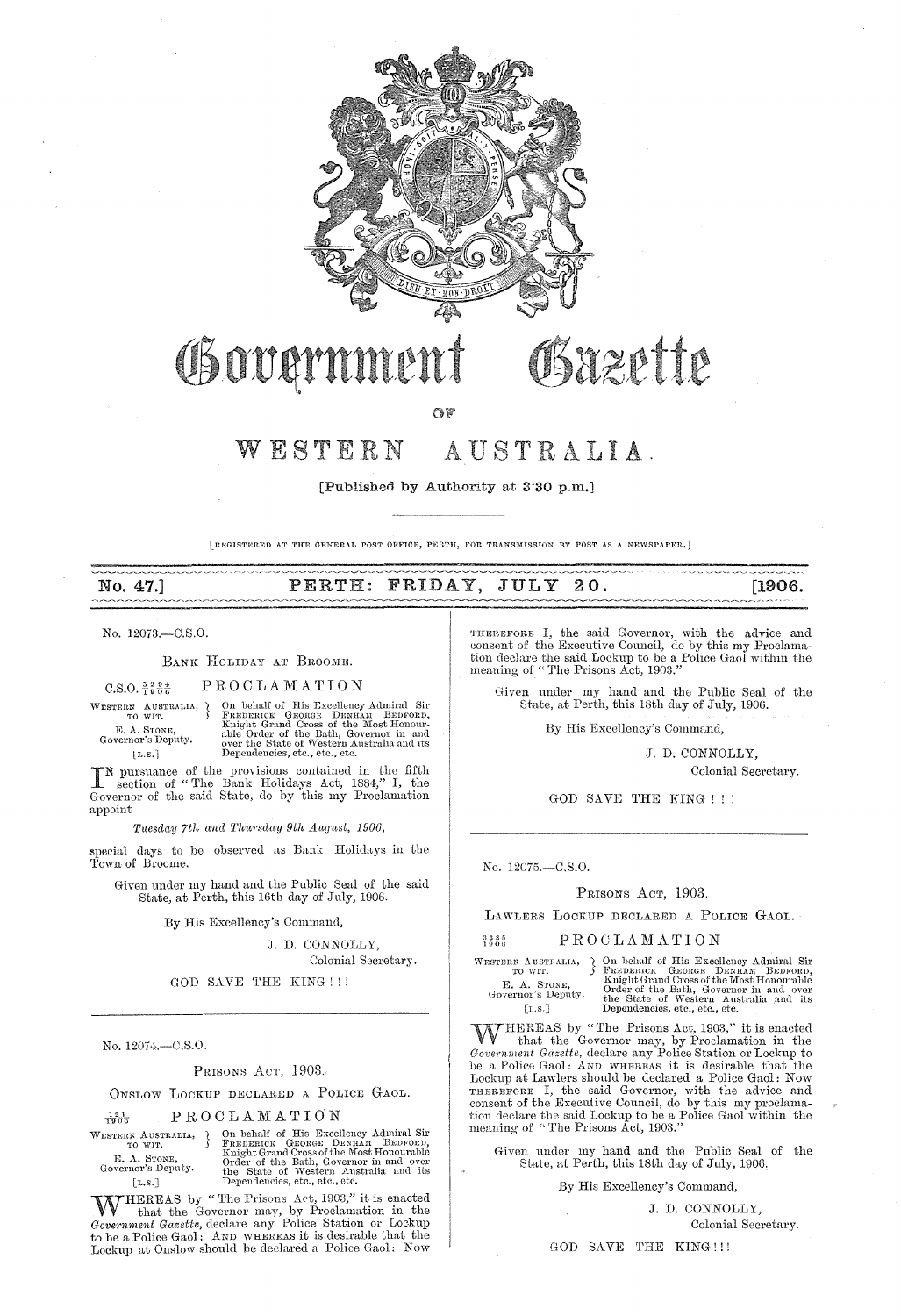

## Government Gazette

## PERTH, FRIDAY, 20 JULY 1906 No. 47a

© STATE OF WESTERN AUSTRALIA

### **CONTENTS**

Administration Act Associations Incorporation Act Bank Holidays Bankruptcy Boulder Racing Club Colonial Secretary's Department Commerce and Labour, Department of Companies Crown Law Department Deceased Persons' Estates Education Department Government Labour Bureau Health Boards Justices of the Peace Land Titles' Department Lands Department Marriages Medical Board Merchant Shipping Act Mines Department Mining Companies Missing Friends Mortgagee, Sale by Municipalities Navigation Act Orders in Council Partnerships Prisons Act Proclamations Public Service Commissioner Public Works Department Railways Registrar General Registrar of Companies Registrar Supreme Court Road Boards (see also under ''Lands'' and ''Public Works'' Departments) South African Contingents Tender Board Tenders accepted Tenders invited Transfer of Land Act